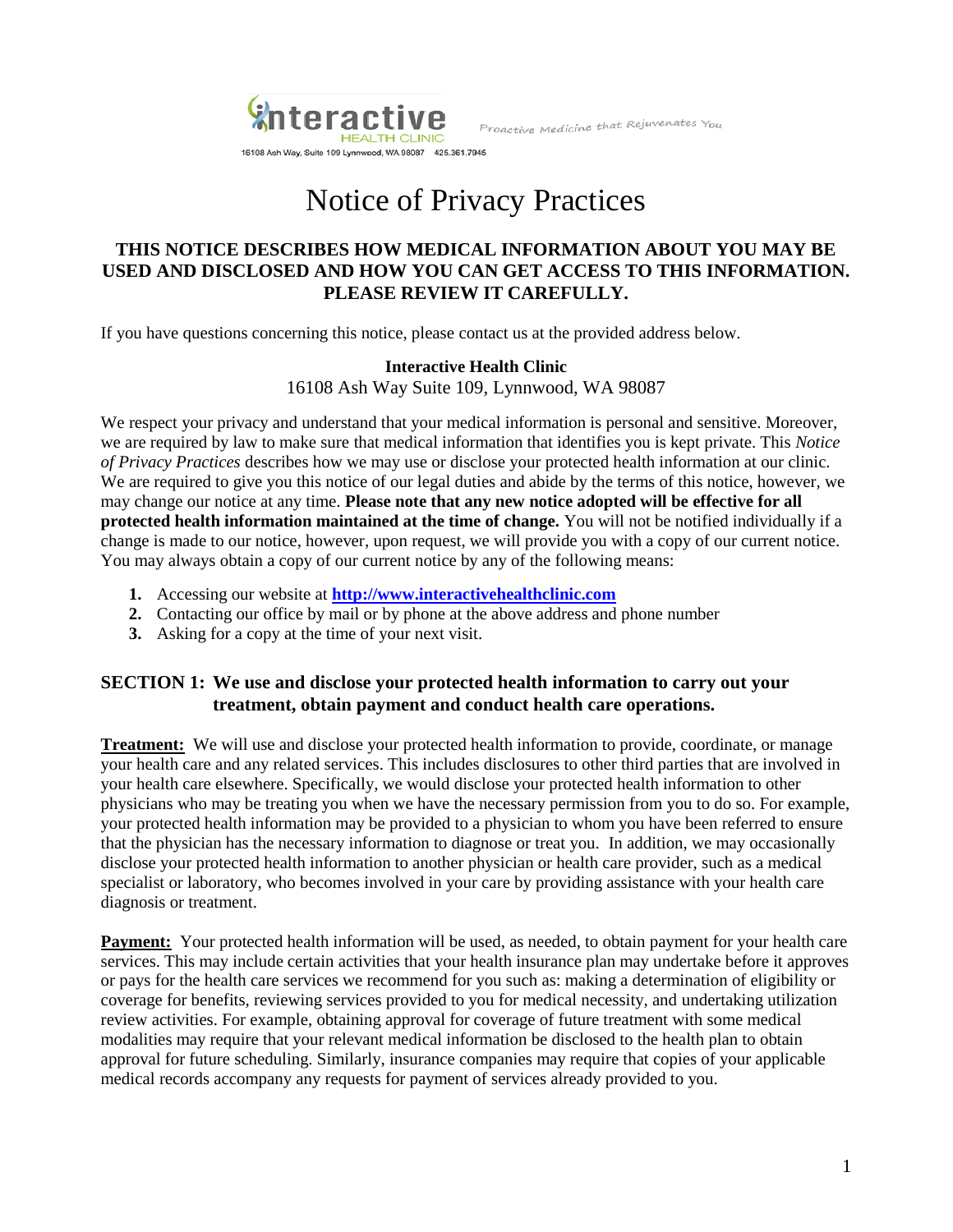**Healthcare Operations:** We may use or disclose, as necessary, your protected health information in order to support various business activities of our clinic. These activities include, but are not limited to, quality assessment activities, employee reviews, licensing, marketing and fundraising activities, and conducting or arranging for similar business activities.

For example, we may call you by name in the waiting room when ready to see you, and we may use or disclose your protected health information, as necessary, to contact you and remind you of your upcoming appointment(s).

We will share your protected health information with third party business associates that perform various activities—such as billing, collections, or records management—for the clinic. Whenever an arrangement between our office and a business associate involves the use or disclosure of your protected health information, we will have a written contract that contains terms that will protect the privacy of your information.

We may use or disclose your protected health information, as necessary, to provide you with information about treatment alternatives or other health-related benefits and services that may be of interest to you. We may also use and disclose your protected health information for other marketing activities. For example, your name and address may be used to send you a newsletter about our clinic and the services we offer. We may also send you information about products or services that we believe may be beneficial to you. We may use or disclose your demographic information and the dates that you received treatment from your physician, as necessary, in order to contact you for fundraising activities. If you do not wish to be contacted for these purposes, please call or write to our office at the address or phone number specified on page one.

#### **SECTION 2: Other uses and disclosures of your protected health information will be made only with your written authorization, unless otherwise permitted or required by law as described below.**

**Per Your Authorization:** If you give us authorization to use or disclose your protected health information, you may revoke such authorizations at any time, in writing, except to the extent that our clinic has already taken action in reliance on the use or disclosure permitted in the authorization.

**Legally Permitted/Opportunity to Object:** We may use and disclose your protected health information in the following instances, but you will be given the opportunity to agree or object to the use or disclosure of all or part of your protected health information. If you are not present or able to agree or object to the use or disclosure of such information, then we may, using professional judgment, determine whether the disclosure is in your best interest. In this case, only the protected health information that is relevant to your health care will be disclosed.

**1. To Others Involved in Your Healthcare:** Unless you object, we may disclose your protected health information to a member of your family, a relative, a close friend or any other person you identify, to the extent the information directly relates to that person's involvement in your health care. For example, we may use or disclose protected health information to notify or assist in notifying a family member, personal representative or any other person that is responsible for your care of your location, general condition or death. Finally, we may use or disclose your protected health information to an authorized public or private entity to assist in disaster relief efforts and to coordinate uses and disclosures to family or other individuals involved in your health care.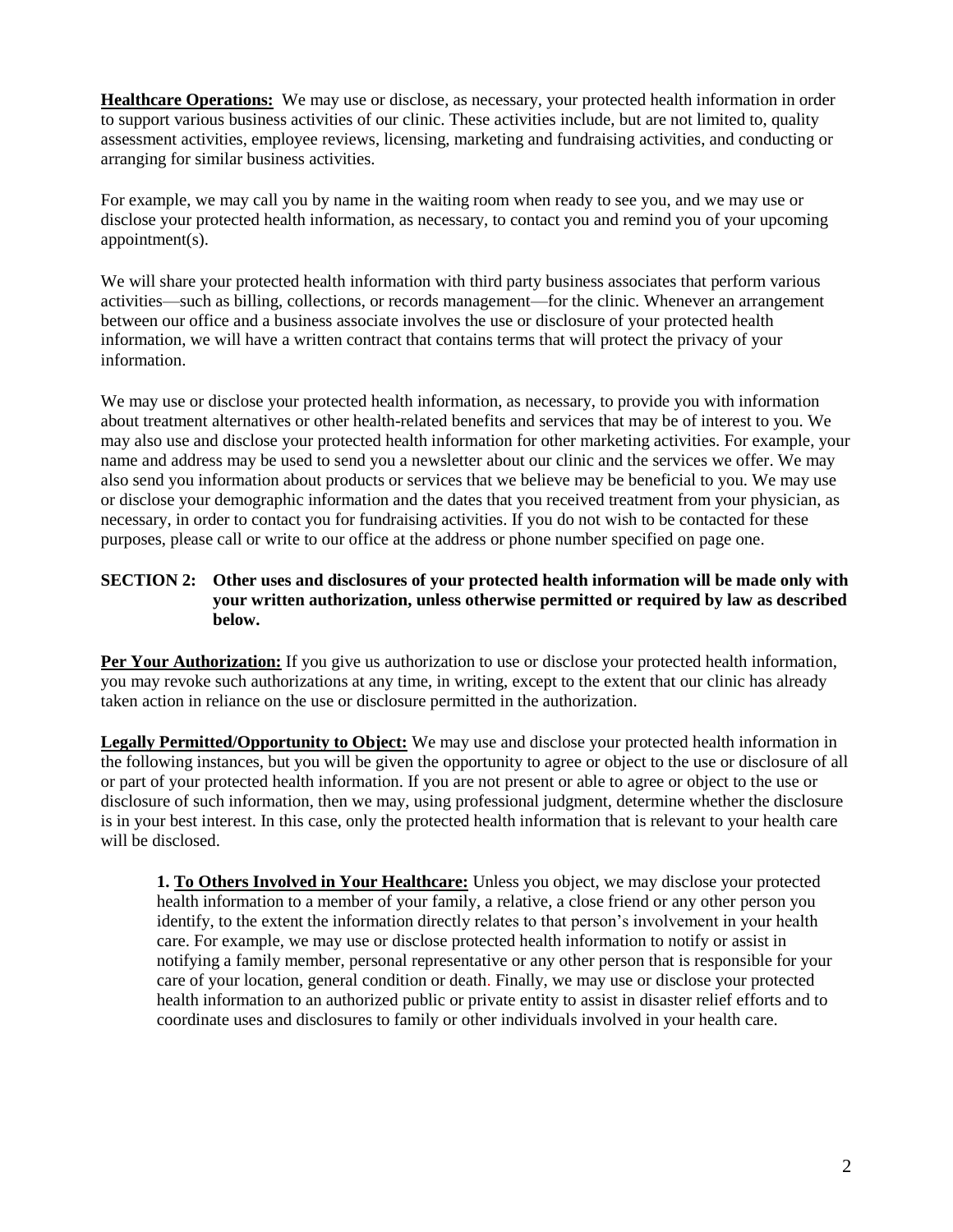**2. In Emergencies:** We may use or disclose your protected health information in an emergency treatment situation. If this happens, your physician shall try to obtain your consent as soon as reasonably possible after the delivery of treatment. If your physician or another physician in the practice must treat you and the physician has attempted to obtain your consent but is unable to obtain your consent, he or she may still use or disclose your protected health information to treat you.

**3. With Communication Barriers:** We may use and disclose your protected health information if your physician or another physician in the practice attempts to obtain consent from you but is unable to do so due to substantial communication barriers and we determine, using professional judgment, that you intend to consent to use or disclosure under the circumstances and the use or disclosure is done in accordance with other applicable laws.

**Legally Permitted/No Opportunity to Object:** We may use or disclose your protected health information in the following situations without your consent or authorization:

**1. When Required By Law:** We may use or disclose your protected health information to the extent that the use or disclosure is required by law. The use or disclosure will be made in compliance with the applicable law(s) and will be limited to the relevant requirements of the law. You will be notified of any such uses or disclosures only if required by law.

**2. For Public Health:** We may disclose your protected health information for public health activities and purposes to a public health authority that is permitted by law to collect or receive the information. The disclosure will be made for the purpose of controlling disease, injury or disability. We may also disclose your protected health information, if directed by the public health authority, to a foreign government agency that is collaborating with the public health authority. We may also disclose your protected health information, if authorized by law, to a person who may have been exposed to a communicable disease or may otherwise be at risk of contracting or spreading the disease or condition.

**3. For Health Oversight/Compliance Monitoring:** We may disclose protected health information to a health oversight agency for activities authorized by law, such as audits, investigations, and inspections. Oversight agencies seeking this information include government agencies that oversee the health care system, government benefit programs, other government regulatory programs and civil rights laws.

**4. Abuse or Neglect:** We may disclose your protected health information to a public health authority that is authorized by law to receive reports of child abuse or neglect. In addition, if we believe that you have been a victim of abuse, neglect or domestic violence, we may disclose your protected health information to the governmental entity or agency authorized to receive such information. In this case, the disclosure will be made consistent with the requirements of applicable federal and state laws.

**5. To the FDA:** We may disclose your protected health information to a person or company required by the Food and Drug Administration to report adverse events, product defects or problems, biologic product deviations, track products; to enable product recalls; to make repairs or replacements, or to conduct post marketing surveillance, as required.

**6. Legal Proceedings:** We may disclose protected health information in the course of any judicial or administrative proceeding, in response to an order of a court or administrative tribunal, in certain conditions in response to a subpoena, discovery request or other lawful process.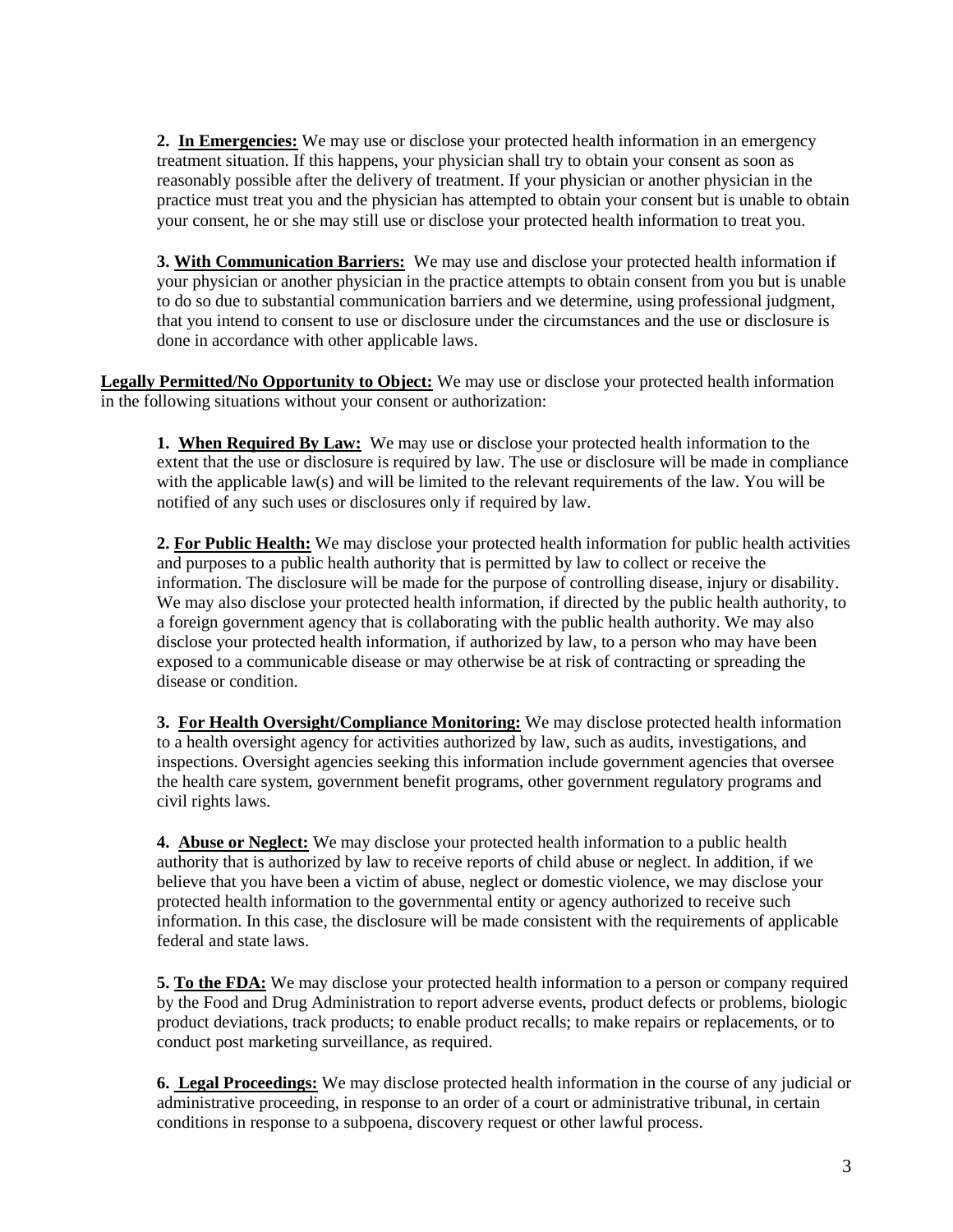**7. Law Enforcement:** We may disclose protected health information for law enforcement purposes, so long as applicable legal requirements are met. Such purposes generally include: 1) those required by law; 2) limited information requests for identification and location purposes; 3) those pertaining to victims of a crime; 4) suspicion that death has occurred as a result of criminal conduct; 5) those where a crime occurs on the premises of the practice; and 6) medical emergencies where it is likely that a crime has occurred.

**8. Research:** We may disclose your protected health information to researchers when an institutional review board has approved their research. The institutional review board will have reviewed the research proposal and established protocols to ensure the privacy of your protected health information.

**9. Military Activity and National Security:** When the appropriate conditions apply, we may use or disclose protected health information of individuals who are Armed Forces personnel to authorized authorities; such as for determinations of your eligibility for benefits. We may also disclose your protected health information to authorized federal officials for conducting national security and intelligence activities, including for the provision of protective services to the President, foreign heads of state or others legally authorized.

**10. Workers' Compensation:** We may disclose your protected health information to comply with workers' compensation laws and other similar legally established programs.

**11. Coroners, Funeral Directors, and Organ Donation:** We may disclose your medical information to a coroner, medical examiner or funeral director, if necessary, for them to carry out their duties should you die.

**12. Inmates:** We may disclose your protected health information to a correctional institution or law enforcement official if you are an inmate of a correctional facility or under the custody of a law enforcement official and your physician created or received your protected health information in the course of providing care to you. Such information may be released only for the following purposes: 1) to enable the correctional institution or law enforcement official to provide you with necessary healthcare services; 2) to protect your own health and safety or the safety of others; and 3) for the safety and security of the correctional institution.

# **SECTION 3: Specially-Protected Information**

Special laws may restrict the use and disclosure of medical information related to mental health conditions, substance abuse, sexually transmitted diseases and HIV/AIDS. For example, we generally do not disclose specially protected information in response to a subpoena or other compulsory process unless: 1) you provide written authorization; or 2) a court orders the disclosure and mandates the necessary safeguards to protect the information after it is released.

# **SECTION 4: Your Rights**

The following is a list of your rights with respect to your protected health information and a brief description of how you may exercise those rights. Should you have questions about this section or if you wish to exercise your rights, please contact the medical records office at the address listed on page one.